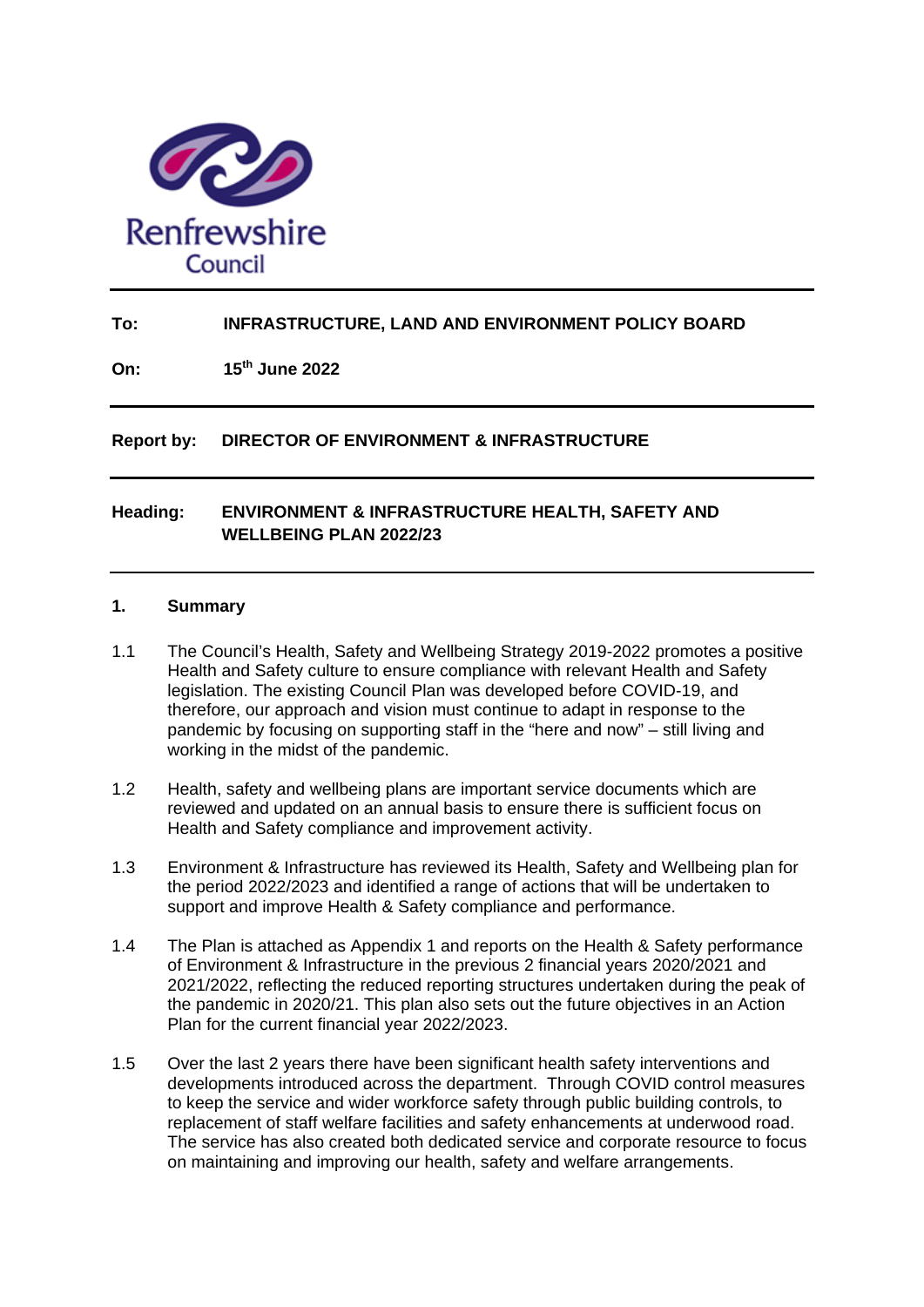# **2. Recommendations**

It is recommended that the Infrastructure, Land & Environment Policy Board:-

2.1 Approves the Environment & Infrastructure Health and Safety report for 2020- 2022 and the Action Plan for 2022/2023 attached as Appendix 1.

# **3. Background**

- 3.1 Environment & Infrastructure Services are provided directly to the public of Renfrewshire, to other services within the Council and to community partners. The service has approximately 1,500 employees. The principal role and purpose of Environment & Infrastructure is to provide key frontline services:
	- Operations and Infrastructure Waste, StreetScene, Roads, Infrastructure & Transportation, Fleet & Social Transportation.
	- Facilities Management (Hard & Soft Services) including PPP & Compliance and Building Services.
- 3.2 Environment & Infrastructure is committed to continually improving health and safety performance in the delivery of its services. The British Standard for Occupational Health and Safety OHSAS 18001:2007 registration has been embedded within the Service, independently audited and successfully retained in 2019/2020. However, this standard has been superseded by ISO 45001:2018. It is widely anticipated that Renfrewshire Council as a whole will move to this new standard in the future.
- 3.3 The actions outlined in the Action Plan for 2022/2023 will be regularly monitored with updates provided to the Environment & Infrastructure Leadership Team to ensure key actions are implemented.

# **Implications of the Report**

- **1. Financial** None
- **2. HR & Organisational Development** The report supports the Council's commitment to the health, safety and wellbeing of employees.

# **3. Community Planning** –

Renfrewshire is well – the safety of employees and public are of paramount importance to Renfrewshire Council and the Health and Safety plan is reflective of this.

- **4. Legal** The service will continue to comply with current Health & Safety legislation.
- **5. Property/Assets** None
- **6**. **Information Technology** None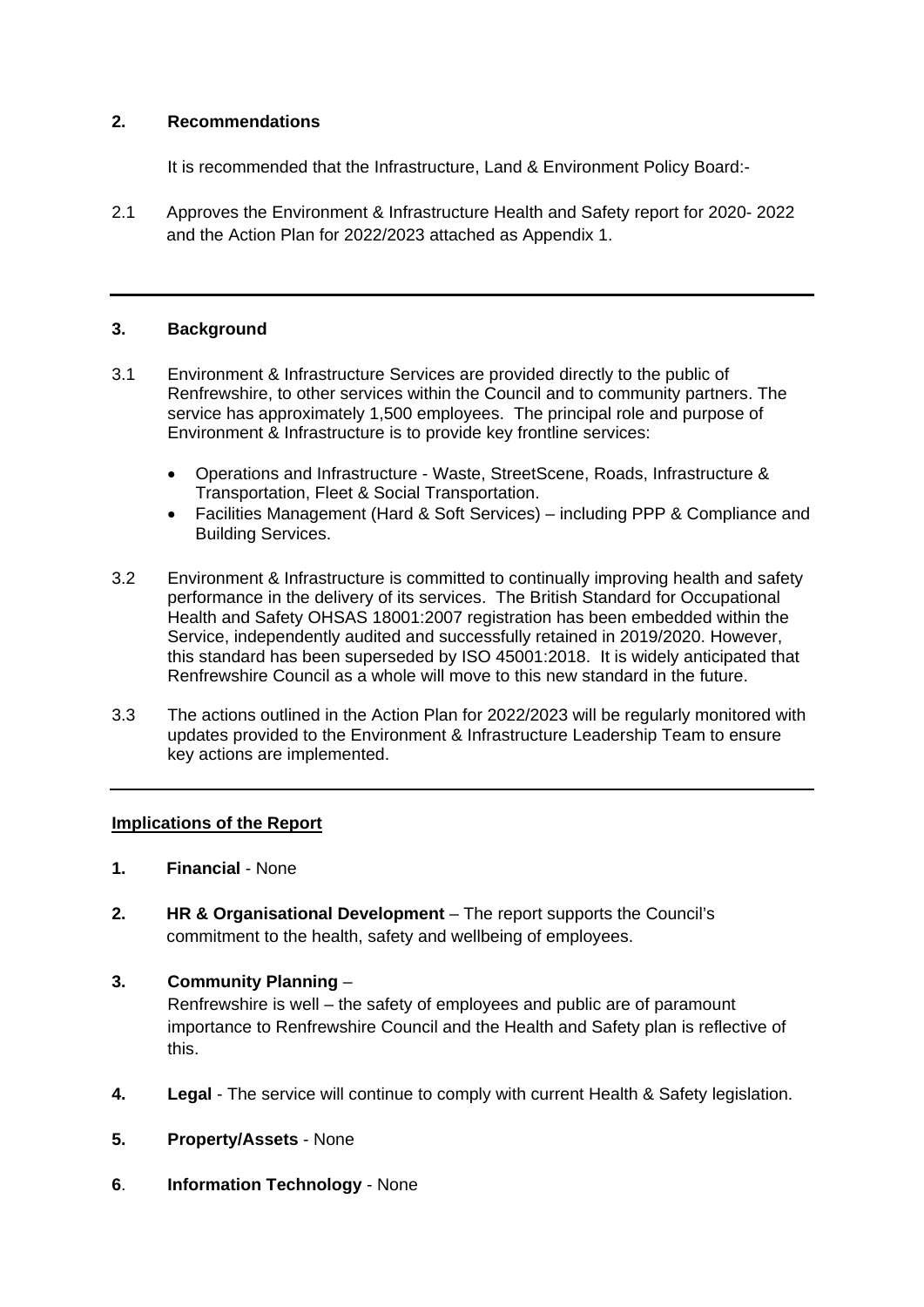- **7. Equality & Human Rights** The Recommendations contained within this report have been assessed in relation to their impact on equalities and human rights. No negative impacts on equality groups or potential for infringement of individuals' human rights have been identified arising from the recommendations contained in the report. If required following implementation, the actual impact of the recommendations and the mitigating actions will be reviewed and monitored, and the results of the assessment will be published on the Council's website.
- **8. Health & Safety** The report supports and demonstrates Environment & Infrastructure commitment to ensuring effective Health & Safety management.
- **9. Procurement** None

.

- **10. Risk** The report supports the overarching management of risk within Renfrewshire Council.
- **11. Privacy Impact** None
- **12. Cosla Policy Position** None
- **13. Climate Risk**  none

**List of Background Papers –** None

**Author**: Gordon McNeil, Director of Environment & Infrastructure

**E-mail:** Gordon.mcneil@renfrewshire.gov.uk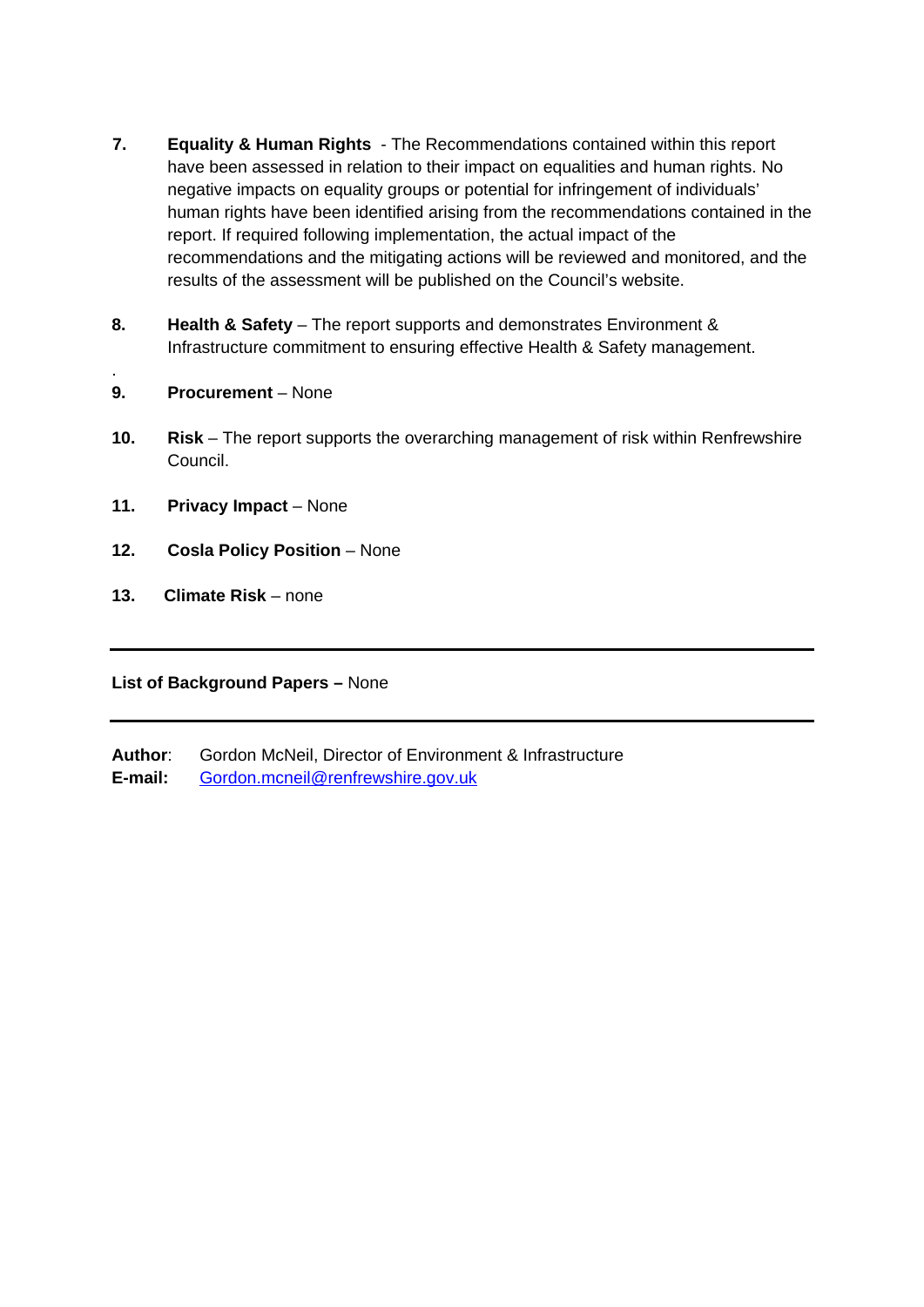**APPENDIX 1**

# **ENVIRONMENT & INFRASTRUCTURE**

# **ANNUAL HEALTH, SAFETY AND WELLBEING PLAN 2022/2023**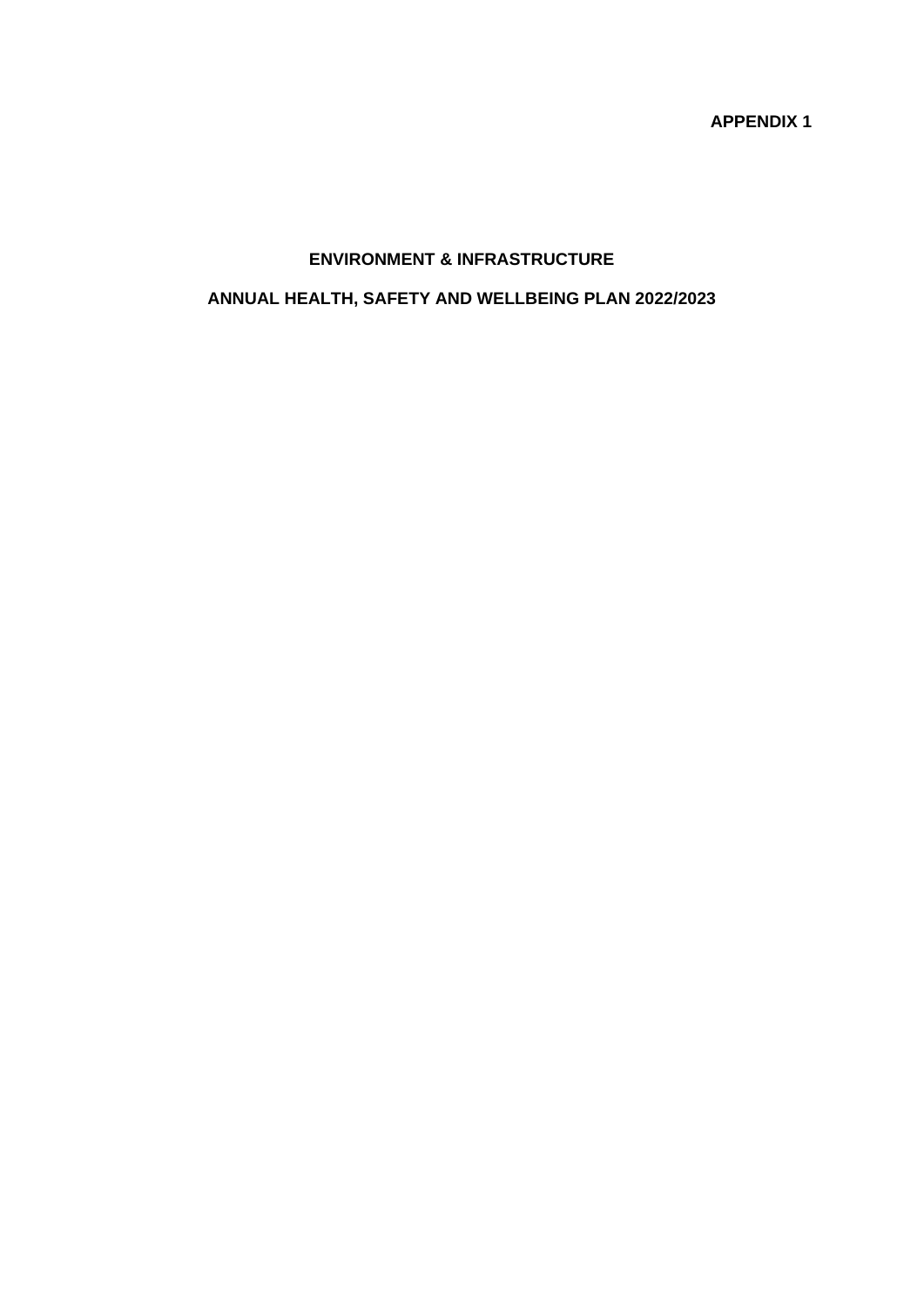## **1.0 Introduction**

- 1.1 The Council's Health, Safety and Wellbeing Strategy 2019-2022 promotes a positive Health and Safety culture to ensure compliance with relevant Health and Safety legislation. The existing Council Plan was developed before COVID-19, and therefore, our approach and vision must continue to adapt in response to the pandemic. The council is actively developing financial, economic and social renewal recovery plans, which will refocus our activities on recovery from the virus before a new Council Plan is launched in 2022/2023. In turn, a similar approach will be adopted to the initial phase of this strategy's implementation - by focusing on supporting staff in the "here and now" – still living and working in the midst of the pandemic
- 1.2 The intention of the Council's Health, Safety and Wellbeing Strategy is to:
	- Reinforce effective health, safety and wellbeing management across the Council.
	- Refocus and engage with those who undertake or influence health, safety and wellbeing management which support more robust governance.
	- Ensure legal compliance and, where appropriate meet industry standards and good practice; and
	- Ensure that effective health, safety and wellbeing risk management is embedded in the organisation and thereby aid in the reduction in the number of incidents and the potential for harm to workers and the public.
- 1.3 Environment & Infrastructure has reviewed its Health, Safety and Wellbeing plan for the period 2022/2023 and identified a range of actions that will be undertaken to support and improve Health & Safety compliance and performance.
- 1.4 The Plan reports on the Health & Safety performance of Environment & Infrastructure in the previous financial years 2020/2021 and 2021/2022. It also sets out the future objectives in an Action Plan for the current financial year 2022/2023.
- 1.5 Environment & Infrastructure Services are provided directly to the public of Renfrewshire, to other services within the Council and to community partners. The service has approximately 1,500 employees. The principal role and purpose of Environment & Infrastructure is to provide key frontline services:
	- Operations and Infrastructure Waste, StreetScene, Roads, Infrastructure & Transportation, Fleet & Social Transportation, CMRP.
	- Facilities Management (Hard & Soft Services) including PPP & Compliance and Building Services.
- 1.6 These wide ranging and highly visible services are delivered at 270 Council premises, to over 92,000 households and businesses with more than 849km of roads and transport structure being maintained across Renfrewshire. The Health, Safety and wellbeing of our staff, contractors and visitors is of paramount importance.
- 1.7 Since March 2020 The impact of the pandemic on Renfrewshire's communities, residents and businesses has been unprecedented and no Council service was untouched by the lockdown and associated restrictions at that time. The Council worked with partners to continue to deliver vital frontline services throughout the period, as well as create new services (such as the Local Assistance Team) to respond to immediate, critical needs. The workforce demonstrated its resilience and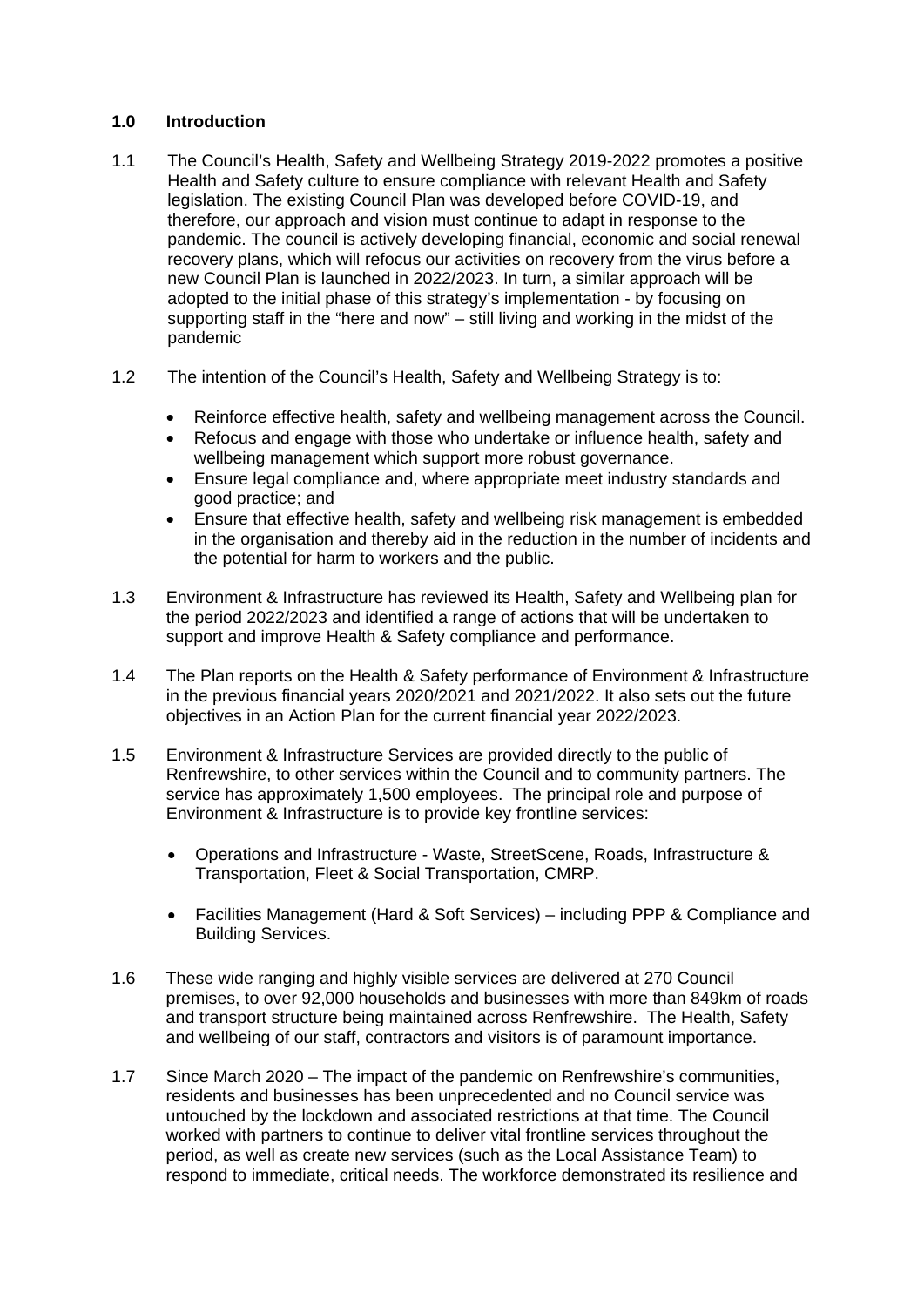flexibility by adapting to new ways of working. Finding new ways to support our most vulnerable by taking on entirely new duties, as part of an existing role, through redeployment or adapting to full-time home-based working. Staff continue to respond to an ever-changing set of circumstances and demands.

The operating environment has changed frequently and often at short notice and the service has had to be flexible and adaptable to manage this change and adjust services accordingly. The result has been that Health, Safety & Welfare matters have become very demand / reactive based to suit the large range of activities being undertaken.

This 'as required' approach has been essential to keep our workforce safe and to meet the guidance issued by the Scottish Government, Health Protection Scotland and the NHS. The reactive nature of our current way of working is likely to have a significant impact on timescales for programmed or scheduled development and improvements in Health, Safety & Welfare matters.

1.8 The service has worked closely with colleagues from within the Council's Health & Safety team and Regulatory Services to ensure that all workplaces and working practices meet the requirements for health & safety in relation to Covid-19. This is an ongoing process as new guidance is introduced or existing guidance changes or is updated. Communications with the workforce plays an important part of this process to ensure they are provided with the latest information.

#### **2.0 Management of Health and Safety within the Service**

#### **Broad Context of Health and Safety Policy**

- 2.1 The Director of Environment & Infrastructure has overall responsibility for the application of Environment & Infrastructure Health & Safety Policy. The Leadership Team of Environment & Infrastructure also takes a lead and active role in the monitoring and application of the integrated "Quality and Health & Safety" management system.
- 2.2 The Health & Safety Policy continues to reflect and provide a guidance framework for the management of Health & Safety in Environment & Infrastructure.
- 2.3 The objective of Environment & Infrastructure is to ensure that health, safety and welfare is an integral part of its business and all service areas continually seek to develop a positive culture and attitude amongst its staff to achieve this.
- 2.4 The integrated "Quality, Health & Safety" management system has been further developed as part of the continuous improvement of our management system to reflect structure changes, service improvements and enhanced service delivery arrangements.
- 2.5 The BS OHSAS 18001:2007 registration has been embedded within the service. The retention of this registration reflects a strong commitment to ensuring robust, health, safety and welfare management arrangements are in place throughout Environment & Infrastructure. It is the intention that Renfrewshire Council will look to meet the requirements of the new Health and Safety quality standard ISO 45001:2018 in the future.
- 2.6 Continued review of the "Quality, Health & Safety" system will be carried out during 2022/2023 to take account of the structural changes required to reflect the changes which have occurred within the service in recent times.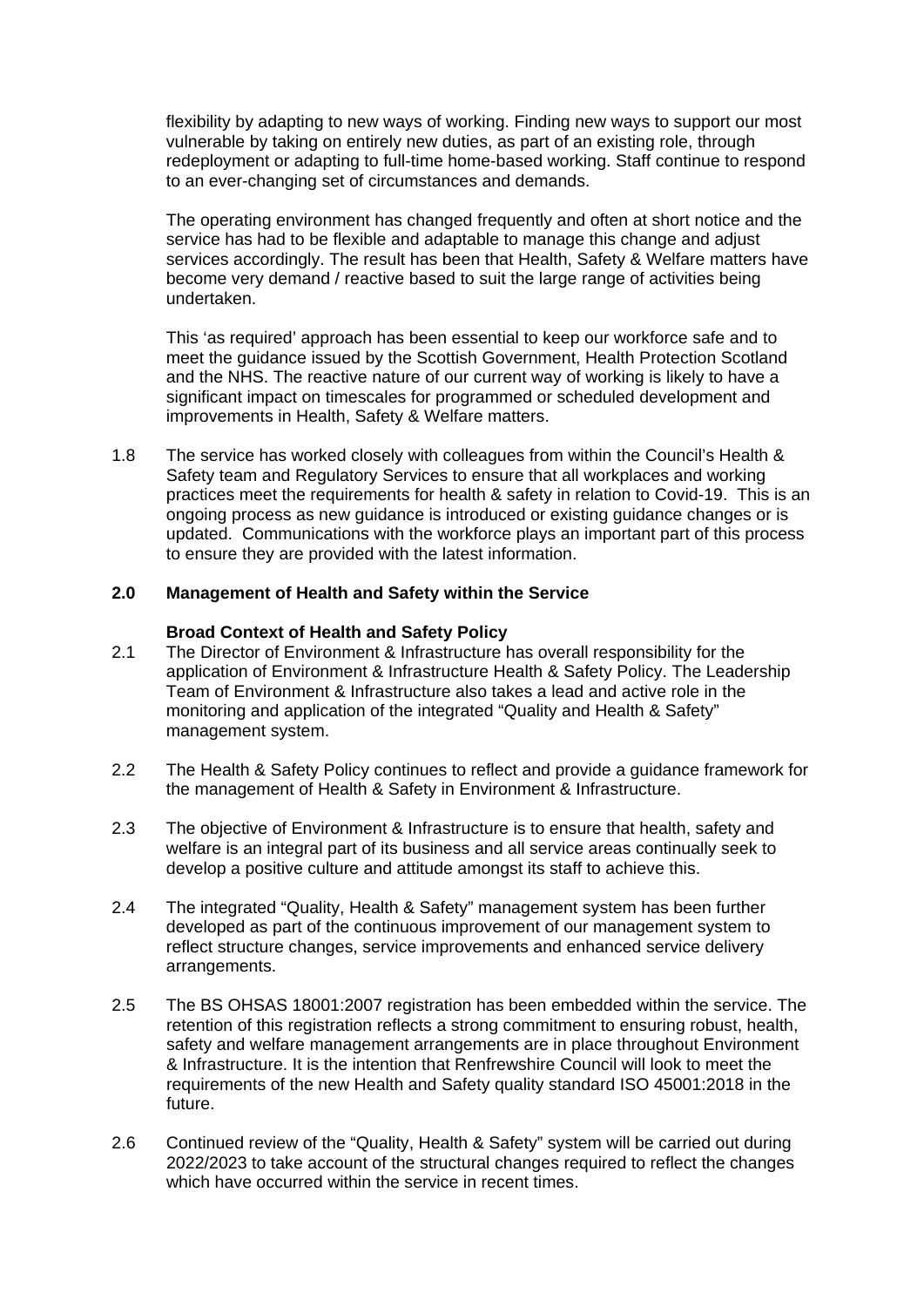# **3.0 Organisation for Implementing Health & Safety Management**

#### **Health & Safety Committee**

- 3.1 Environment & Infrastructure is represented on the Corporate Health & Safety Committee and seeks to play a positive part in the quarterly meetings of the Committee. A programme of meetings of the Environment & Infrastructure Health & Safety Committee are arranged to align with the quarterly meeting cycle of the Corporate Health & Safety Committee.
- 3.2 The Environment & Infrastructure Health & Safety Committee will continue to keep the Health & Safety Policy up to date and assuring its relevance to, and implementation by, all employees. The committee meets quarterly and comprises Environment & Infrastructure Senior Managers together with a representative from the Corporate Health and Safety Team.
- 3.3 The committee provides a forum for discussion and sharing of ideas in the development of the Quality, Health & Safety Management system. The group has previously been instrumental in the successful retention of BS OHSAS 18001:2007 registration. However, during 2020 - current, these external audits were postponed due to COVID-19 restrictions. In addition to the quarterly meetings outlined above, the Service Coordination team and Corporate Health and Safety team meet regularly to ensure that a Health & Safety culture continues to be embedded in Environment & Infrastructure Services. It is anticipated that Renfrewshire Council will seek ISO 45001:2018 in the future.
- 3.4 The meetings are chaired by the Service Coordination Manager or delegate and consider:
	- (a) Accidents statistics, trends, investigations and other information to identify causes and provide so far as is practicable solutions for their prevention.
	- (b) Workplace inspections (internal) and audits (Corporate and external)
	- (c) The planning, performance management and review of our approach to Health & Safety
	- (d) The monitoring and implementation of the Health & Safety action plan
	- (e) The identification, assessment and recording of risks
	- (f) Actions arising from the Corporate Health & Safety committee
	- (g) Actions arising from the corporate and service Risk Management and planning arrangements, and
	- (h) New developments in Health & Safety arising from legislation and Government and Council policy

#### **Consultation Mechanisms**

3.5 Information on Health & Safety issues currently communicated to employees using various internal channels such as strategic meetings, operations meetings, trade union meetings, toolbox talks, text, e-mail, and notice boards.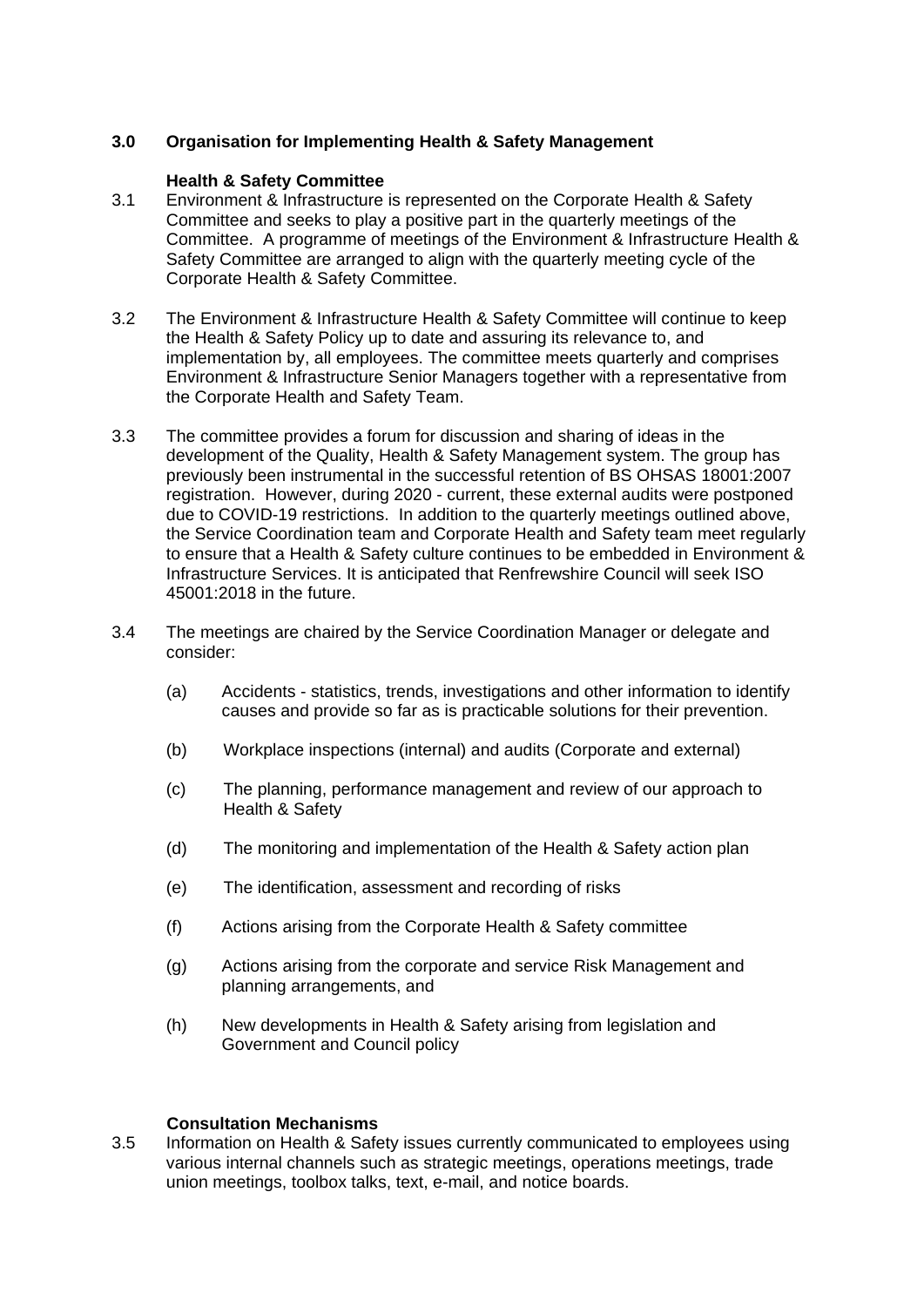- 3.6 The Environment & Infrastructure Health & Safety Committee is complemented by joint working arrangements which have been introduced for employee and Trade Union consultation. Regular meetings take place with the Environment & Infrastructure Directorate and Trade Union representatives where key Health & Safety issues may also be discussed. The communication with employee groups is essential and allows for better awareness and practice of Health & Safety; the management of risk; the prevention of accidents and ill health, and the maintenance of safe working practices.
- 3.7 Separate service subgroup meetings also take place involving Union and staff representatives to discuss and resolve specific service-related concerns, including Health & Safety issues.
- 3.8 The department also enhanced its ability to communicate digitally with front line staff over the last 2 years, through digital messaging. This continues to be developed to include as many staff as possible in what is a quick and effective way of communicating important information.

# **4.0 Planning and Setting Standards**

# **Setting of Health and Safety Objectives**

- 4.1 The Environment & Infrastructure Health & Safety Committee reviews and assesses a number of matters, including:
	- Developments in the regulation of health and safety in the workplace and in working practices,
	- The identification of areas of work where there is a need for improvement that may entail the implementation of works or investment in equipment, and
	- The need for training and raising awareness in relation to health & safety.
- 4.2 The Q-pulse management system assists with monitoring of Health & Safety performance. However, it is envisaged that Environment & Infrastructure will move away from the Q-Pulse system over the next 12 months.

# **Training**

- 4.3 Training is integral to the approach to Health & Safety within Environment & Infrastructure. In 2020 and 2021 health and safety training has been noted to be lower than in previous years, due to the pandemic restricting training opportunities, with 365 and 512 staff being trained in these financial years respectively. The service has been working through a programme to increase training across service areas, impacted by the pandemic.
- 4.4 All training is recorded in Q-pulse system, with Service Managers having access to the system to allow performance monitoring of training programmes that have been developed. Much of the training has been in the form of online through MS Teams, Webex etc. Due to COVID-19 restrictions, some direct 'face to face' training has taken place in small staff groups in an outdoor setting, with restrictions lifting this will be easier in the coming year to deliver more and larger training sessions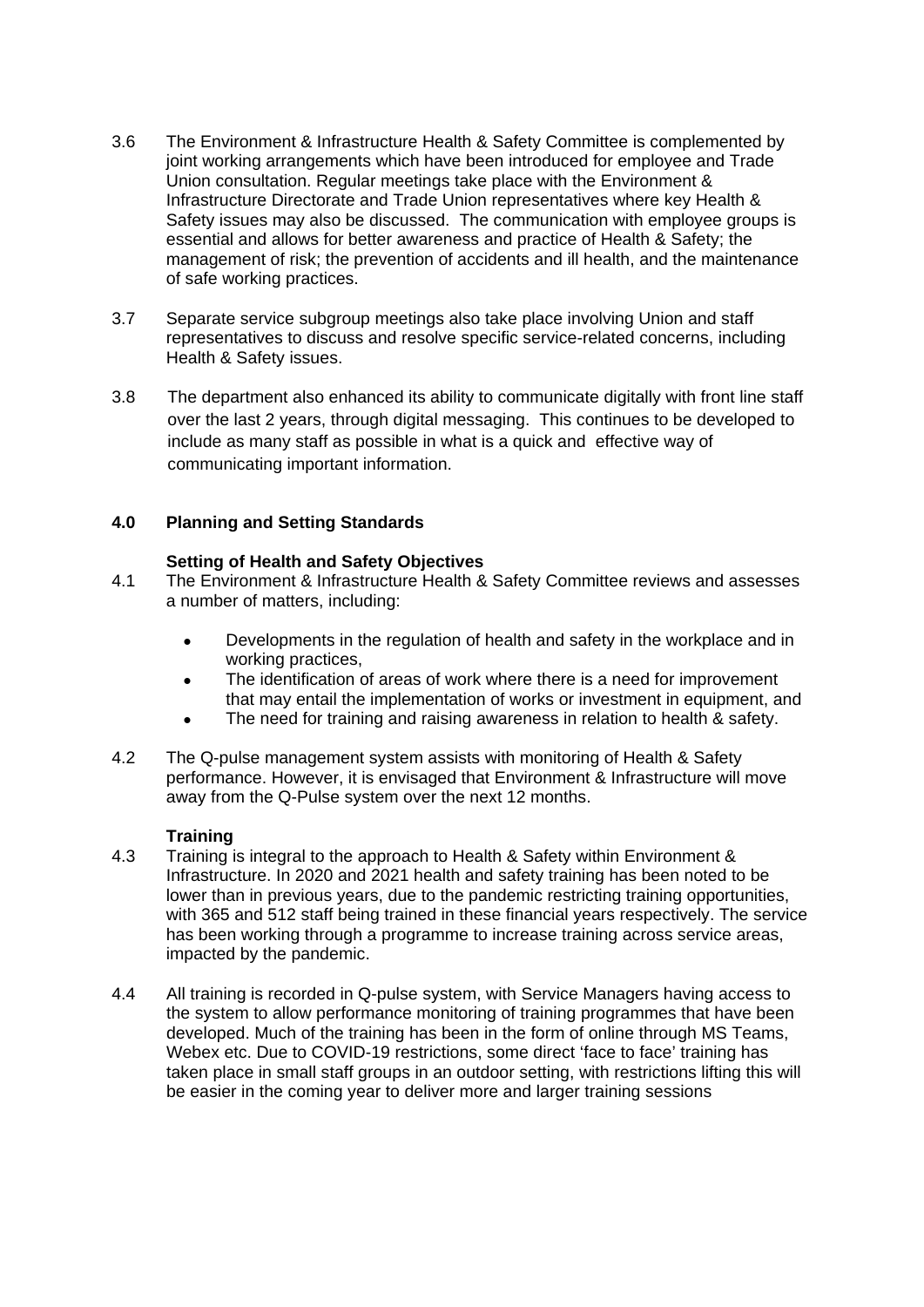## **5.0 Measuring Performance**

5.1 The action plan from the current annual Health & Safety plan is monitored on a regular basis and quarterly reports are produced to monitor performance against the key actions detailed in the plan.

# **Active Monitoring**

- 5.3 A Corporate programme of planned workplace inspections for 2022/2023 is currently being developed in line with COVID-19 guidelines.
- 5.4 The Environment & Infrastructure Health & Safety Committee monitor of health and safety performance throughout the year to ensure there is regular and focussed monitoring of the key Health & Safety activities within Environment & Infrastructure. This is done through internal and external HSE inspection, accident review, well being indicators and legislative and industry guidance.
- 5.5 Seven key themes have been identified in Corporate Health, Safety and Wellbeing Strategy 2019-2022 and Environment & Infrastructure has and will continue to actively work with Corporate Health & Safety in these key activities over the coming year:
	- Violence and Aggression
	- **Mental Health**
	- Hand Arm Vibration Syndrome (HAVS)
	- Fire Safety
	- Musculoskeletal
	- Managing Contractors
	- Audits and Inspections

#### **Accidents**

- 5.8 Over the past 2 years there have been 137 accidents reported, and 27 of these reportable accidents to the Health and Safety Executive.
- 5.9 Accident recording and management had been a priority for Environment & Infrastructure committee in 2021/2022. We had concentrated our focus to promote an open, positive health and safety culture and encouraged staff and management to report all accidents, incidents and occurrences. All incidents, accidents and occurrences have also been reviewed on a weekly basis which has resulted in more accurate and real time data. This will remain a priority for Environment & Infrastructure in 2022/2023 taking any actions need to be taken to ensure the safety of our employees and members of the public.
- 5.10 Accident trends analysed over the lasts 2 years are broken down below accident and service area is provided in the charts below: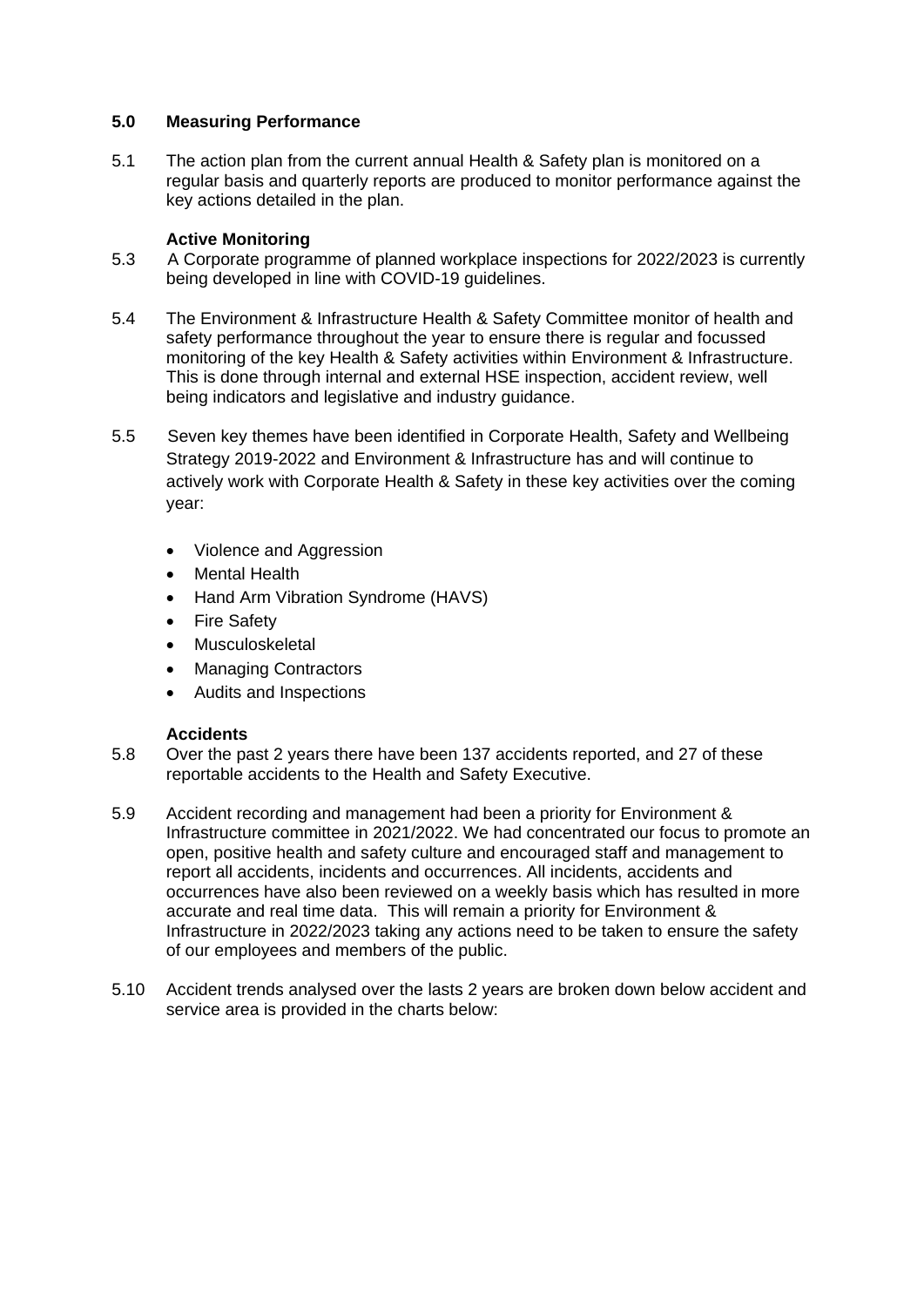**Chart 1: No of accidents in each service area in 2020/2021 & 2021/2022**



**Chart 2: Total number of each type of accident in Environment & Infrastructure in 2020/2021 & 2021/2022**



# **Accident Reporting and Investigation**

5.13 Environment & Infrastructure has fully implemented use of the Corporate Accident/Incident Recording system on Business World in February 2019. Local arrangements are in place to accommodate staff who do not have access to a PC. Support is provided to Service Managers in recording and investigating accidents as required.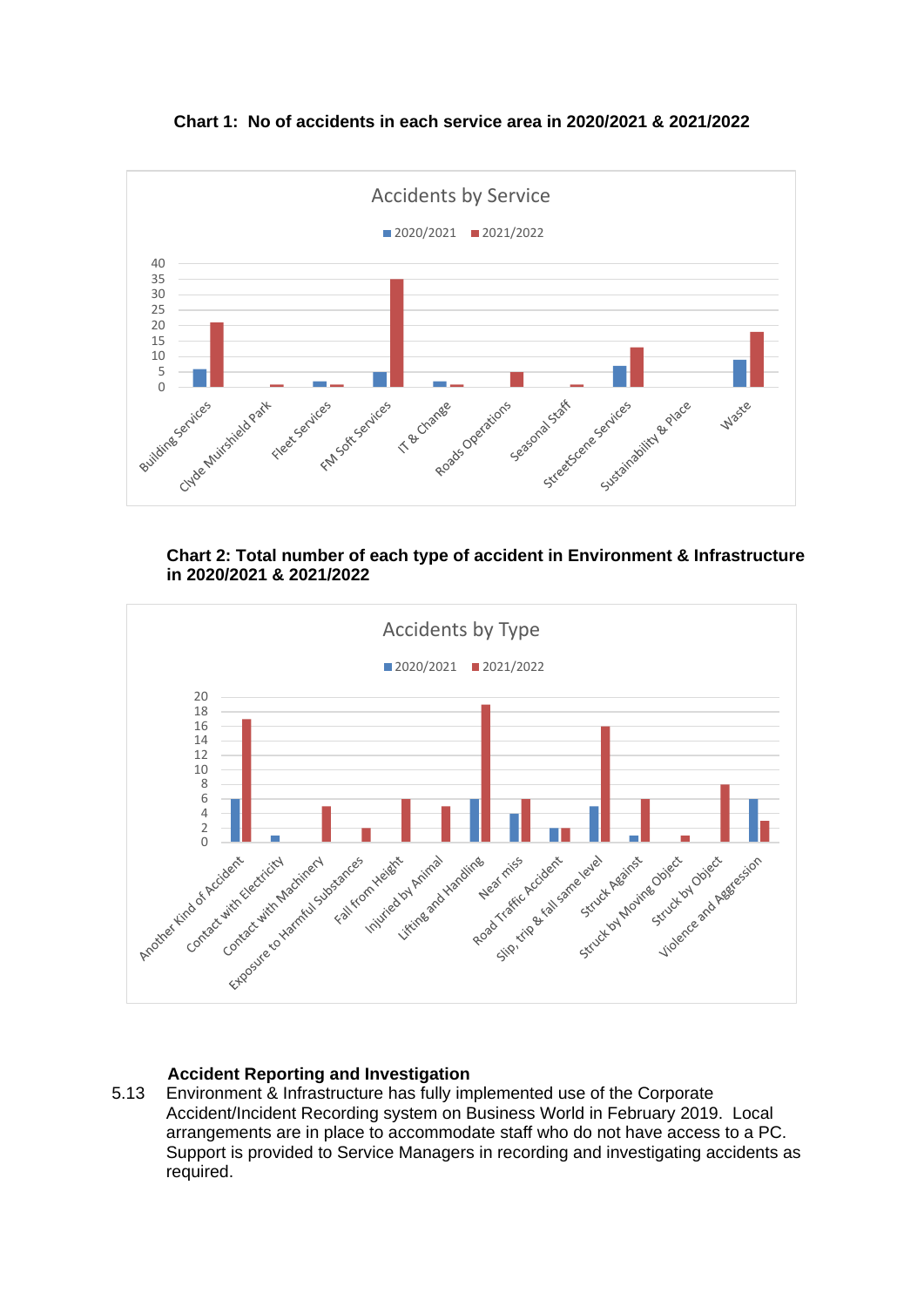# **6. Review of Health and Safety Management**

- 6.1 The Environment & Infrastructure Health and Safety Committee will continue to review Health & Safety management across the service.
- 6.2 A review of the Quality and Health and Safety management system will be carried out in 2022/23 to reflect the operational and structural changes required by the departmental and Council reviews.
- 6.3 Supporting attendance is a key priority for Environment & Infrastructure. Arrangements are in place to utilise the services of the Council's Occupational Health provider. The main elements of the service utilised by Environment & Infrastructure have been:
	- **Early intervention programme,**
	- **Employee counselling service.**
	- Treating employees referred to the service,
	- Physiotherapy, and
	- **Cognitive behavioural therapy for employees**<br>**Example:** Statutory Occunational Health benchmarking
	- Statutory Occupational Health benchmarking i.e. HAVS, Audiometry etc.

The health, safety and wellbeing of our workforce remains a top priority for the Council. A Council wide Health and Wellbeing questionnaire will be sent to all staff in June 2022. The findings will assist the Council to prioritise where our employees need help and support. Environment & Infrastructure may thereafter develop service specific health and wellbeing questionnaires to ensure we were meeting the needs of our employees and the priorities of "Our People, Our Strategy 2021-2026" - People Strategy.